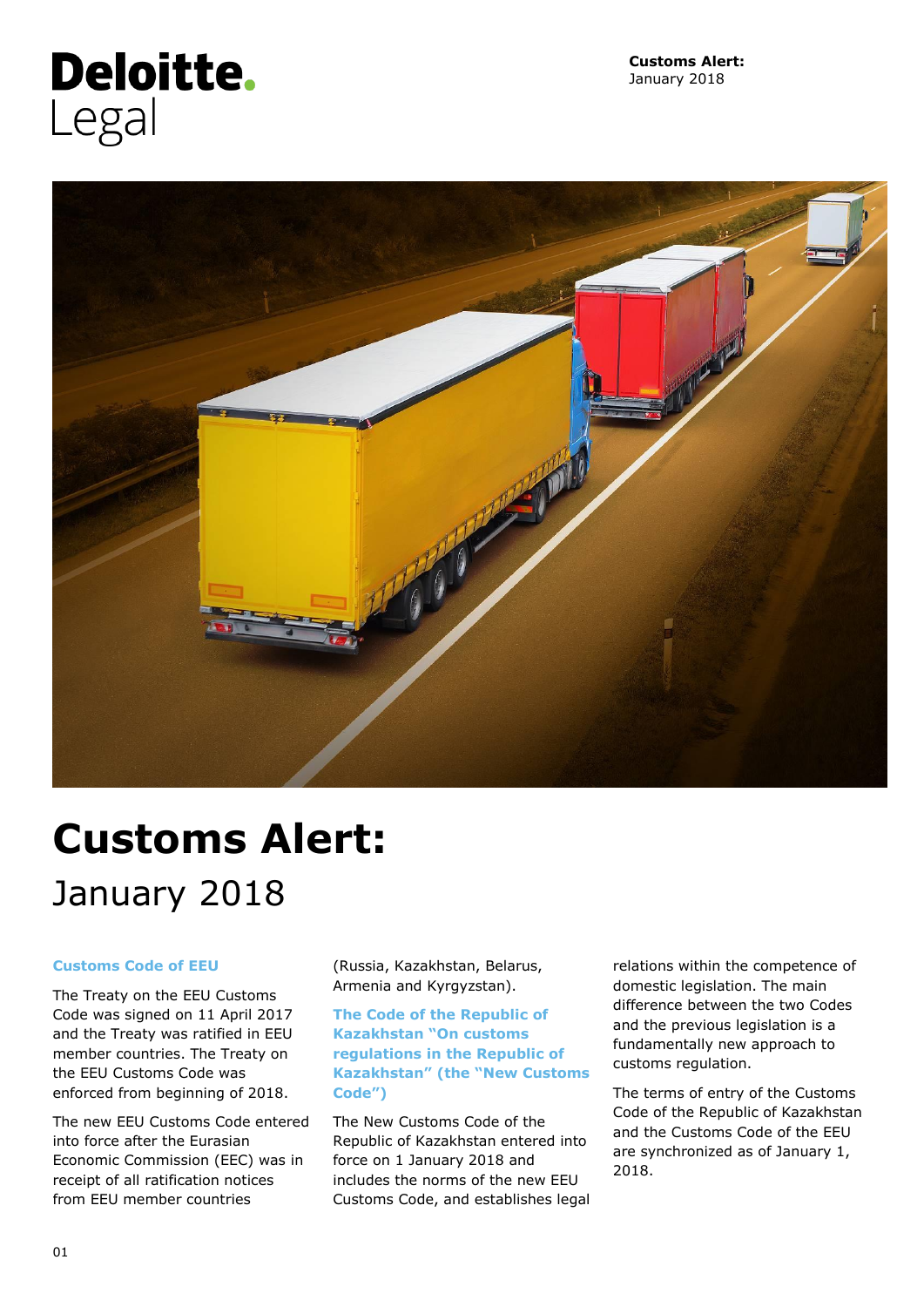#### **Introduction of an electronic customs declaration**

The main principle behind the new regulations is automatization of business processes within customs authorities.

The New Customs Code provides for an electronic customs declaration of goods. It will no longer be necessary to attach the supporting documents to the customs declaration. All the required information regarding goods and vehicles as well as the foreign trade transaction will be reflected in the customs declaration. We assume that a paper declaration will still be permissible in certain cases when, for example, technical errors occur.

The new electronic declaration will permit the automatic release of goods without any involvement of the customs authorities.

Even though such supporting documents will not need to be attached, such documents are still required and must be kept in case the customs authorities request them as part of their risk management system.

It is possible that goods will not be released automatically if the risk management system highlights that the supporting documents should be provided and/or a different customs control regime should applied.

If the documents are not provided within the due date set for the release of goods (which is no later than one business day from the registration date of the customs declaration), the release could be denied by the customs authorities.

#### **Customs authorities' officials may complete the customs declaration**

An entity may opt for transit, export, passenger or vehicle customs declarations to be

completed by a customs authority official.

The authorized body must approve the customs declaration (completed by the customs authority official) as well as the details of the customs transactions.

Even though a customs official may complete the form, only the declarant or another party liable for customs declaration shall be liable for the accuracy of the declared information.

#### **Release before submission of customs declaration**

The New Customs Code extends the list of goods allowed to be released prior to the submission of the customs declaration to the customs authorities.

In particular, the list covers the following goods:

- 1. Goods which are subject to priority customs regulations (for instance, goods necessary for the relief of natural disasters, perishable goods, animals, radioactive materials, explosives etc.);
- 2. Goods imported to realise investment projects;
- 3. Goods imported by authorized economic operators;
- 4. Goods declared under the customs procedures for 1) processing on the customs territory 2) the free customs zone 3) free warehouse 4) the temporary import without payment of customs duties and taxes;
- 5. Goods determined by the Commission.

Please note that the release of goods prior to the submission of the customs declaration is permissible provided that the declarant:

1. files the prescribed application form with the customs authorities;

- 2. ensures that it pays customs duties, taxes, special antidumping, countervailing duties (except in certain cases);
- 3. provides documents confirming compliance with certain restrictions and limitations.

#### **Customs audit and appeals**

#### *Any uncertainties in the law to be considered in favor of the party appealing the notification*

The New Customs Code stipulates that all uncertainties and unresolved issues in customs legislation should be considered in favor of the party who appealed the notification regarding the customs audit results as well as the notification on elimination of the violation. This protects the legitimate interests of the declarant.

#### *Preliminary customs audit act*

The New Customs Code includes new provisions requiring inspectors to provide a preliminary customs audit act during the review of certain categories of entities (1) large taxpayers; and (2) declarants who have signed investment contracts.

A similar procedure has been already introduced and is being applied during tax inspections.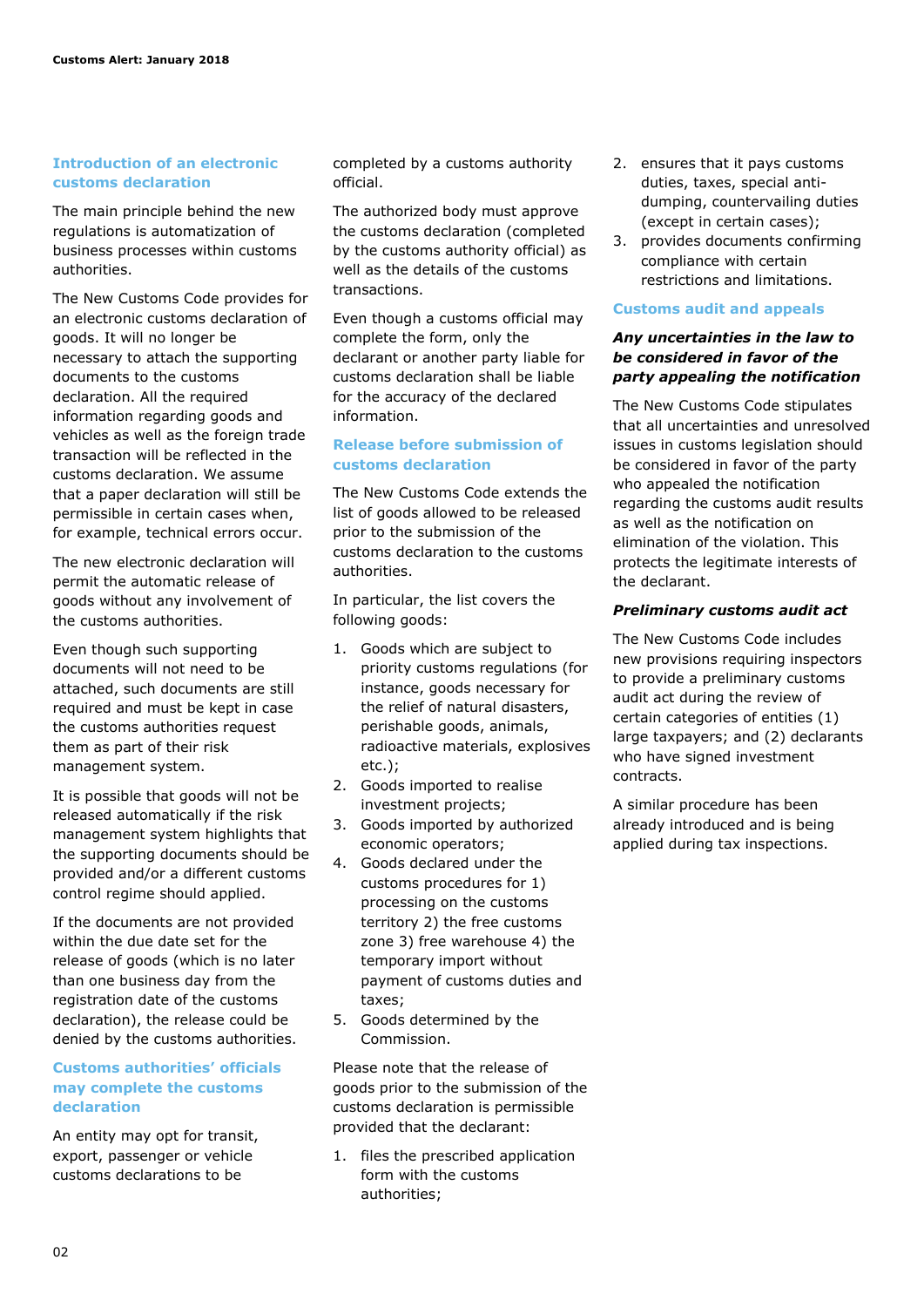- The Monthly News Digest provides a review of the latest significant introductions and additions to normative legal acts in Kazakhstan. Deloitte is not responsible or liable for the use of the information contained in the Monthly News Digest.
- The information contained in the Monthly News Digest contains comments and conclusions based exclusively on information received from open sources.
- Even though the Monthly News Digest covers topics of a legal nature, it is not a legal conclusion on any of the issues discussed in it.
- The aim of the Monthly News Digest is to provide information of a general nature. Deloitte does not accept management decisions for anyone having read the Monthly News Digest, and also does not take responsibility for any decisions taken based on the details provided in the Monthly News Digest. Our conclusions are of an exclusively informative nature. Anyone having read the Monthly News Digest will be responsible for any decisions taken to implement or refuse to implement recommendations and advice, if contained in the Monthly News Digest.

#### **How Deloitte can help**

The Deloitte Customs Group provides services aimed directly at assisting clients in the understanding and practical application of existing statutory rules and regulations governing the import and export of goods. Another Key element of our services is to enable businesses to avoid the material and reputational risks associated with violating the customs legislation of Eurasian Economic Union and Republic of Kazakhstan. The Customs Group of the Deloitte Legal team provides unique advisory services, such as:

Projects associated with the client's needs

Audit projects

Projects related to mergers and acquisitions